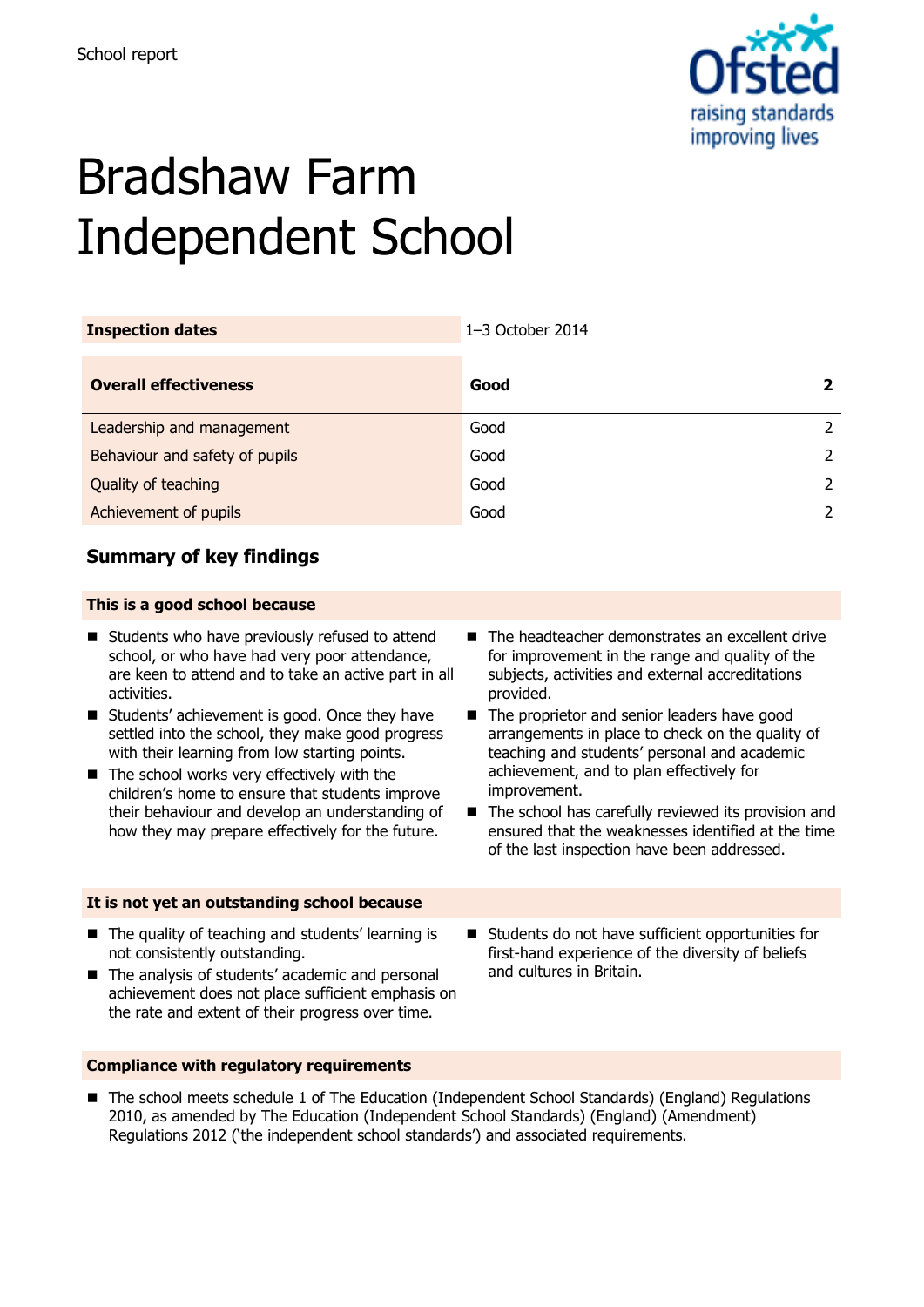# **Information about this inspection**

- $\blacksquare$  The inspection was conducted with one day's notice.
- Four lessons were observed, taught by three teachers. Discussions were held with members of the teaching staff, the school's psychotherapist, the headteacher and the executive headteacher.
- A number of school documents were scrutinised, including policies and procedures, teachers' planning, and students' work, together with records of students' achievement, incidents, sanctions and rewards.
- Responses to questionnaires from six students and seven members of staff were considered.
- There were insufficient responses to the Ofsted Parent View questionnaire for this to be taken into consideration.
- An inspection of the welfare provision of the children's home took place at the same time as this inspection and a separate report is published.

# **Inspection team**

David Young, Lead inspector and a set of Additional Inspector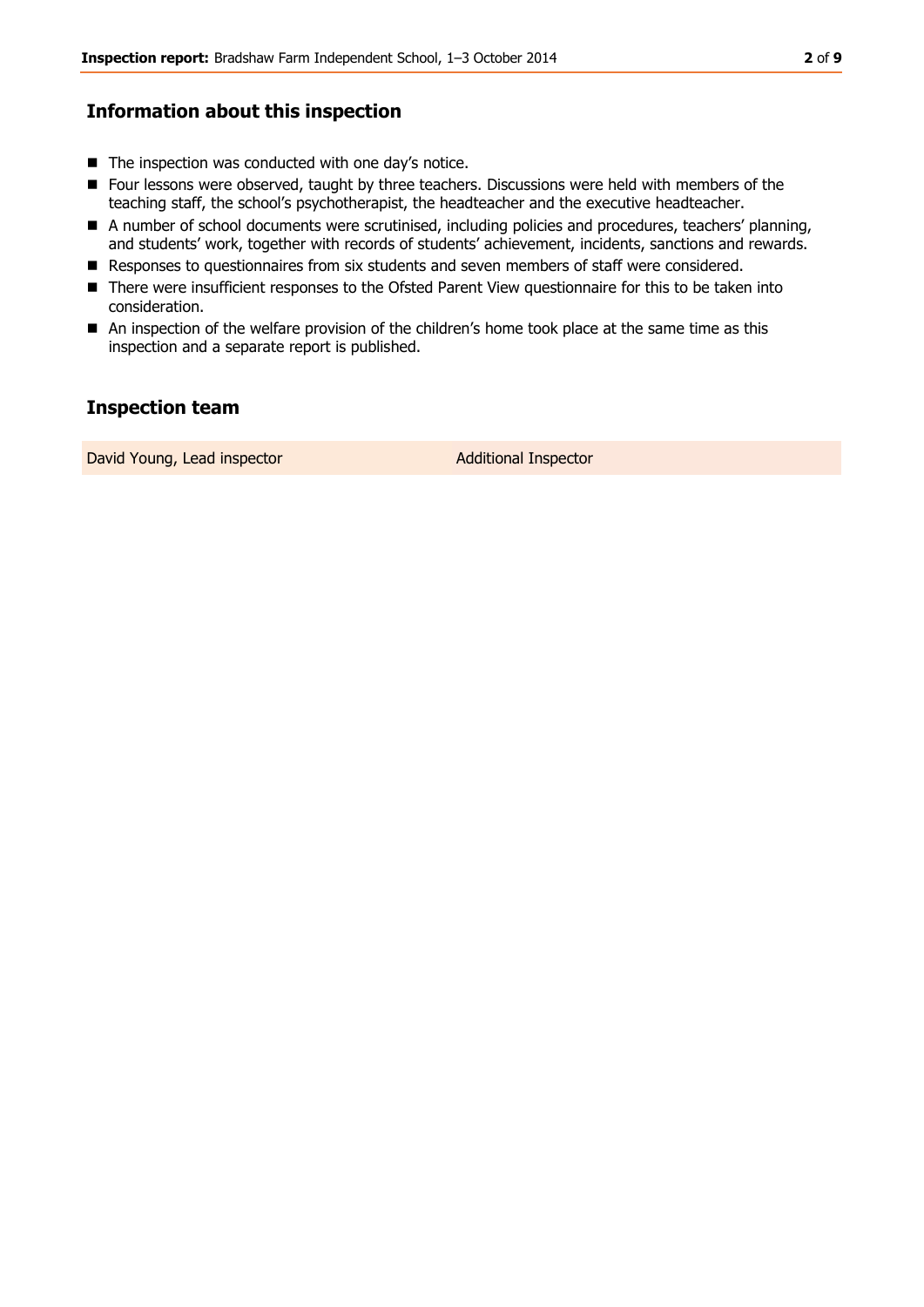# **Full report**

# **Information about this school**

- Bradshaw Farm is a small school on the site of a children's home. All students on the roll of the school are resident in the children's home.
- The school is operated under the proprietorship of Care Today Children's Services. It is one of a group of five schools, owned by Care Today, which share management and staffing arrangements.
- It provides full-time education for up to six girls, aged 11 to 16 years, who are placed at the school by various local authorities as a result of their behavioural, emotional and social difficulties. The children's home and school have recently revised their admissions policy in order to admit students for longer-term placements.
- There are currently five students aged 14 to 16 years on the school roll, two of whom have a statement of special educational needs.
- The school aims to provide a safe haven where young people may stabilise their behaviour as the care and education team focuses on establishing consistent care plans and educational programmes.
- The school was last inspected in June 2011.

# **What does the school need to do to improve further?**

- Improve the quality of teaching to outstanding by ensuring that: students understand the next small steps in learning which will enable them to achieve the planned outcomes of each lesson successfully
	- suitable examinations or accreditation are extended into all subject areas
	- all adults working with students in the classroom have suitable training to enable them to contribute fully to students' learning and personal development.
- Ensure that information about students' achievement is recorded in a manner which enables teachers and managers to continuously check the rate and extent of students' progress over time.
- Further develop students' opportunities for first-hand experience of the diversity of beliefs and cultures in Britain.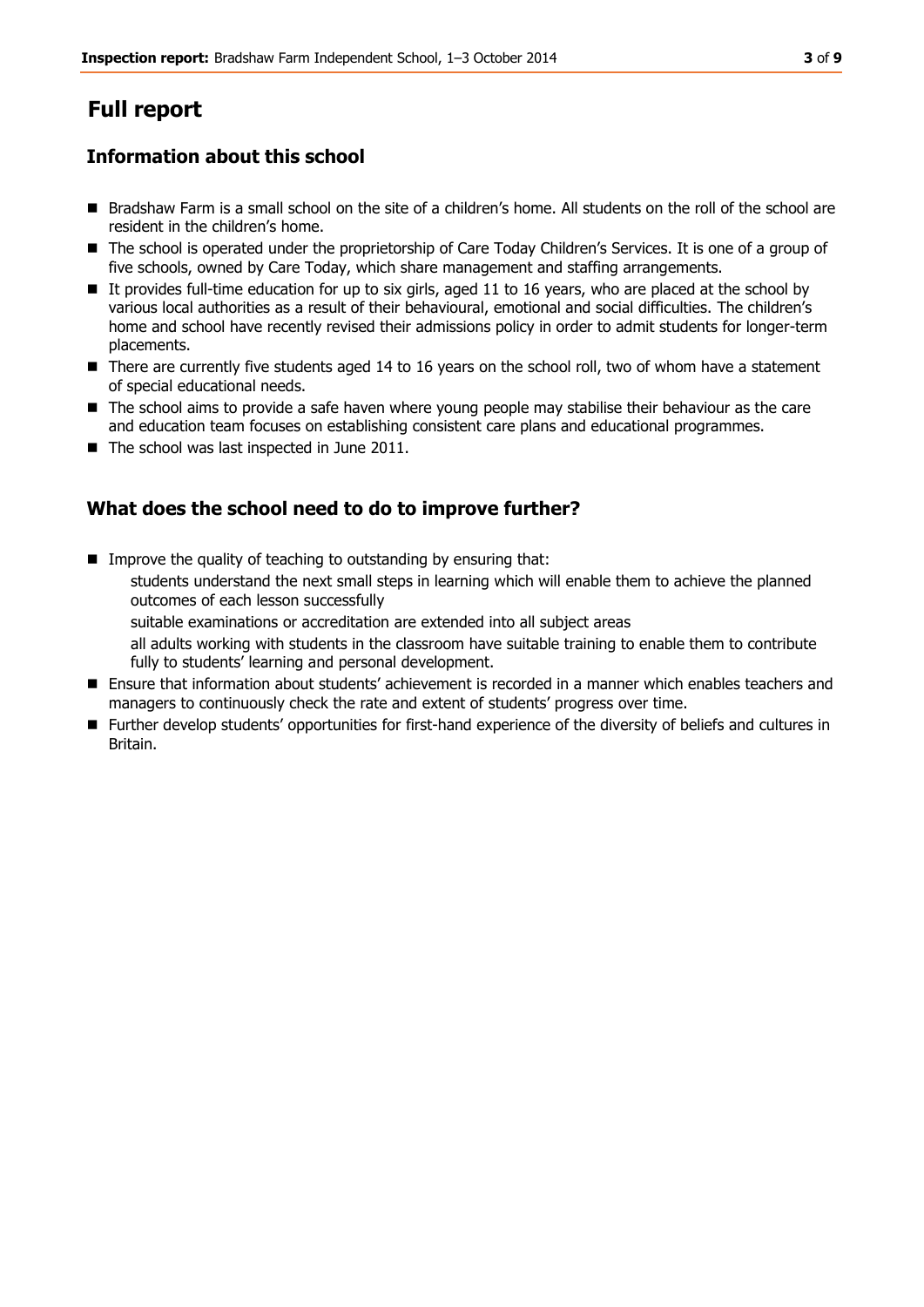# **Inspection judgements**

### **The leadership and management are good**

- The school's senior leaders have high expectations for what the students can achieve. The headteacher is extremely ambitious for students' success and has led an exemplary drive for improvement since the time of the last inspection.
- As a result of excellent management relationships between the school and the children's home, the core purposes of the provision have been successfully revised. Students are now placed at the home for longer periods of time, enabling them to have the time to work towards nationally recognised accreditation in a number of subjects.
- As a result of a shared common purpose, the staff team provide an excellent level of support for students' personal development. They enable previously disaffected students to enjoy school and to attend regularly. They ensure that provision for students' spiritual, moral, social and cultural development is good.
- The headteacher leads a team of dedicated and committed teachers who provide an inspirational and increasingly successful range of activities which contribute positively to students' preparation for life after school. Disadvantaged students are provided with good opportunities to achieve and succeed.
- All members of staff, in their questionnaire responses, strongly agree that they are proud to be members of staff at the school.
- The level of challenge in external accreditation, including English, has been increased and all students have the opportunity to work towards GCSE examinations in a number of subjects. Senior leaders are aware of the need to extend this level of challenge across the full curriculum.
- **Senior leaders have ensured that suitable accommodation is provided for education and that all the** required information, including a suitable complaints procedure, is made available to parents and carers.
- The school's arrangements for the safeguarding of students are excellent.
- The school's leaders have demonstrated the capacity for further improvement, including a sound understanding of the next stage of development.

#### ■ The governance of the school:

The proprietor and the executive headteacher are well-informed about the progress being made in the improvement of the school. They provide support and guidance to the headteacher and staff, and ensure that resources are available to aid improvement.

All members of staff, including the school's leaders, are held to account for their performance. Success and contribution are rewarded, based on a good understanding of the considerable strengths in the school's provision.

Good information is provided to enable those responsible for the governance of the school to understand its strengths and areas for improvement. However, the data about students' achievement is not presented consistently in a manner which encourages a clear focus on the extent and rate of students' progress over time.

The proprietor and school leaders have ensured that all the independent school standards are met.

#### **The behaviour and safety of pupils are good**

- The behaviour of students is good. Students enter the school with a history of non-attendance and poor behaviour; they mostly have negative previous attitudes to education.
- As a result of high quality, integrated work between the children's home and the school, their relationships with adults and their attitudes to school show a marked improvement over time. Their attendance improves and has a positive impact on their successful learning.
- Any occasional unwillingness to engage in classroom activity is managed well by the staff. Lapses in concentration do not become disruptive and students are enabled to quickly return to effective learning.
- The students are adamant that they do not experience bullying and, despite occasional 'falling out', they have forged strong relationships and support for each other.
- **Students are provided with a wide range of support to understand and manage their behaviour through** the work of the care team, the therapists and the contribution of external agencies. This work is strongly reinforced by effective work in the school's programme for personal, social and health education.
- The school's work to keep students safe and secure is outstanding. This has a high priority in all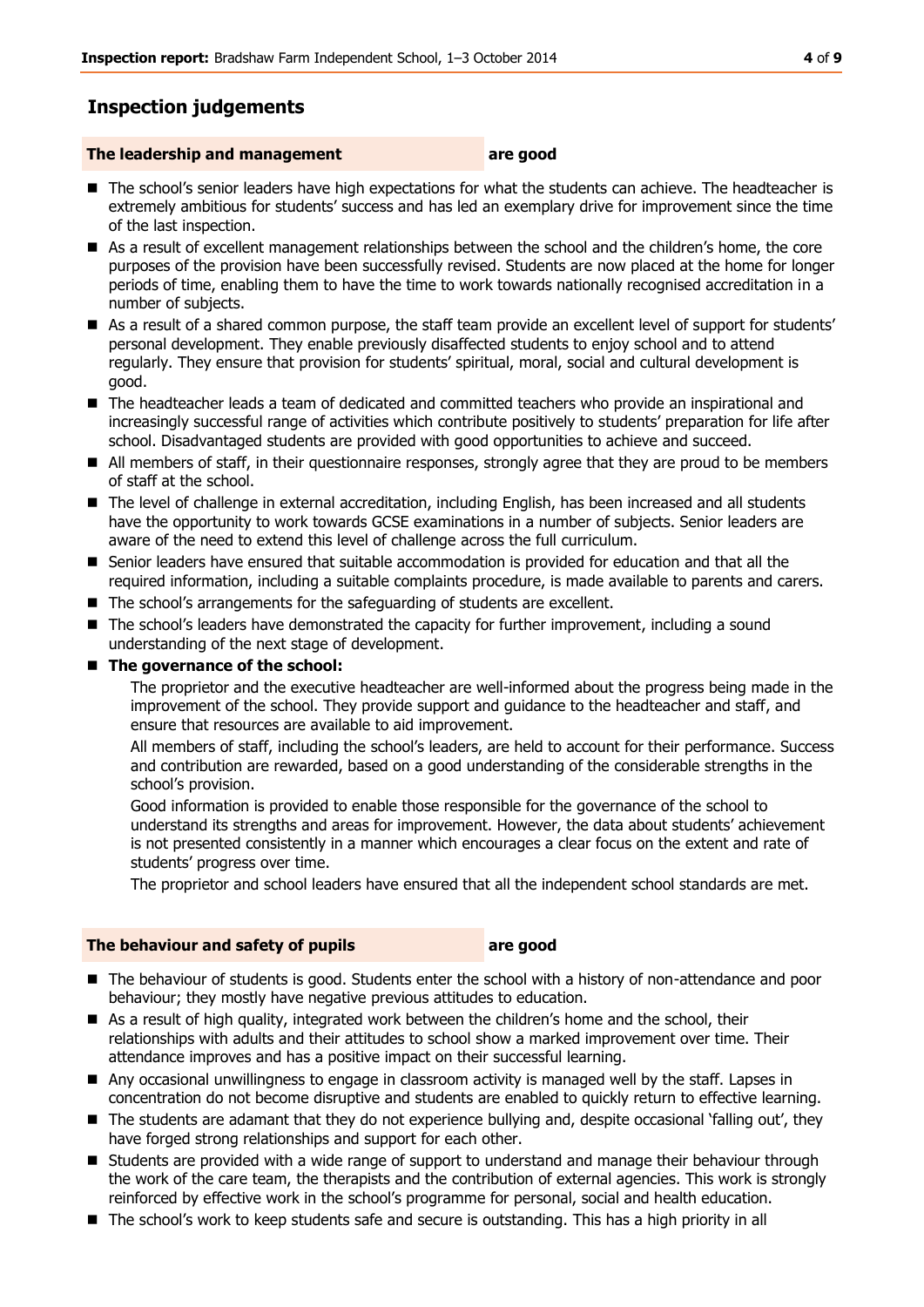arrangements in the classroom, on outdoor education activities, and in the management of relationships around the school.

- The school has excellent arrangements in place for the safe recruitment of staff, the training of all staff in safeguarding, and in the assessment of risk in all school activities.
- The staff demonstrate high expectations of students' behaviour and relationships. Any inappropriate language is checked. Teaching programmes provide students with good opportunities to discuss and develop their understanding of right and wrong, both in the context of the school and in the wider community. The citizenship programme provides them with good opportunities to understand the services and institutions of public life in Britain.
- Students have a good understanding of diversity in the beliefs and cultures of different groups in British society but, due to the need to ensure adequate safeguarding for students on off-site activities, they have limited first-hand opportunities to experience the positive features of cultural diversity. The school has developed plans for cultural awareness weeks as part of its existing programme of regular cultural activities.
- All students in their questionnaire responses state that the school helps them to understand and respect people from different backgrounds, and that they feel safe in school.
- The school's policies include a clear statement about the requirement for a balanced and non-partisan approach to any controversial political issues.

#### **The quality of teaching is good**

- The quality of teaching is good and enables students to make good progress in their learning.
- The children's home and school have recently revised their core purpose. As a result, students are now admitted into longer-term placements. This has resulted in a re-appraisal of the nature and outcomes of the educational activities provided.
- Students receive a broad education with experience in all of the required areas of learning. External accreditation across a range of subjects is now possible as students remain in the school for long enough to complete courses. This has a positive impact on students' self-esteem and motivation to succeed.
- **Students who are capable of rapid progress and examination success are now provided with accredited** courses with access to the full range of appropriate grades. Those students who find learning more challenging are motivated to persevere in order to also achieve examination results at a suitable level.
- Students now have access to a range of subjects accredited with GCSE or Entry Level awards. All current students have been working towards these examinations since their admission to the school at various points in the last twelve months. It is intended that the range of GCSE accreditations will be extended to a wider range of subjects in the next academic year.
- Teachers are skilled at motivating reluctant learners and involving them in enjoyable learning experiences. They plan carefully to ensure that activities enable all students to achieve success.
- Teachers have a good understanding of the individual characteristics of each student and ensure that the activities provided enable each student to work at their own pace and to develop their work individually. As a result, students maintain their interest and appreciate the level of support and challenge provided for them.
- Occasionally, the intended outcomes of lesson activities are not made sufficiently clear to students and instructions are too hurried. As a result, students are not immediately clear about what they are expected to do, or why.
- Outstanding activities are provided in practical areas of learning, including outdoors education and art. These are accredited courses and students are on track to achieve at least foundation level GCSE outcomes in both subjects.
- The quality of teachers' questioning is good and students are challenged to develop their oral and written answers to reveal deeper understanding of the topics studied.
- Additional adults work alongside teachers to support students in all activities, both in the classroom and on outdoor activities. Their contribution helps to ensure that students who do not find learning easy are not left to flounder or switch off. However, recent changes in staff have resulted in a temporary situation in which these members of staff do not always have a sufficient understanding of how best to intervene with and support individual students.
- Teachers assess students' work continuously through effective marking and through the use of regular testing. They have a good understanding of the levels at which students are currently working. However, the information obtained from assessment is not routinely recorded in a manner which enables the staff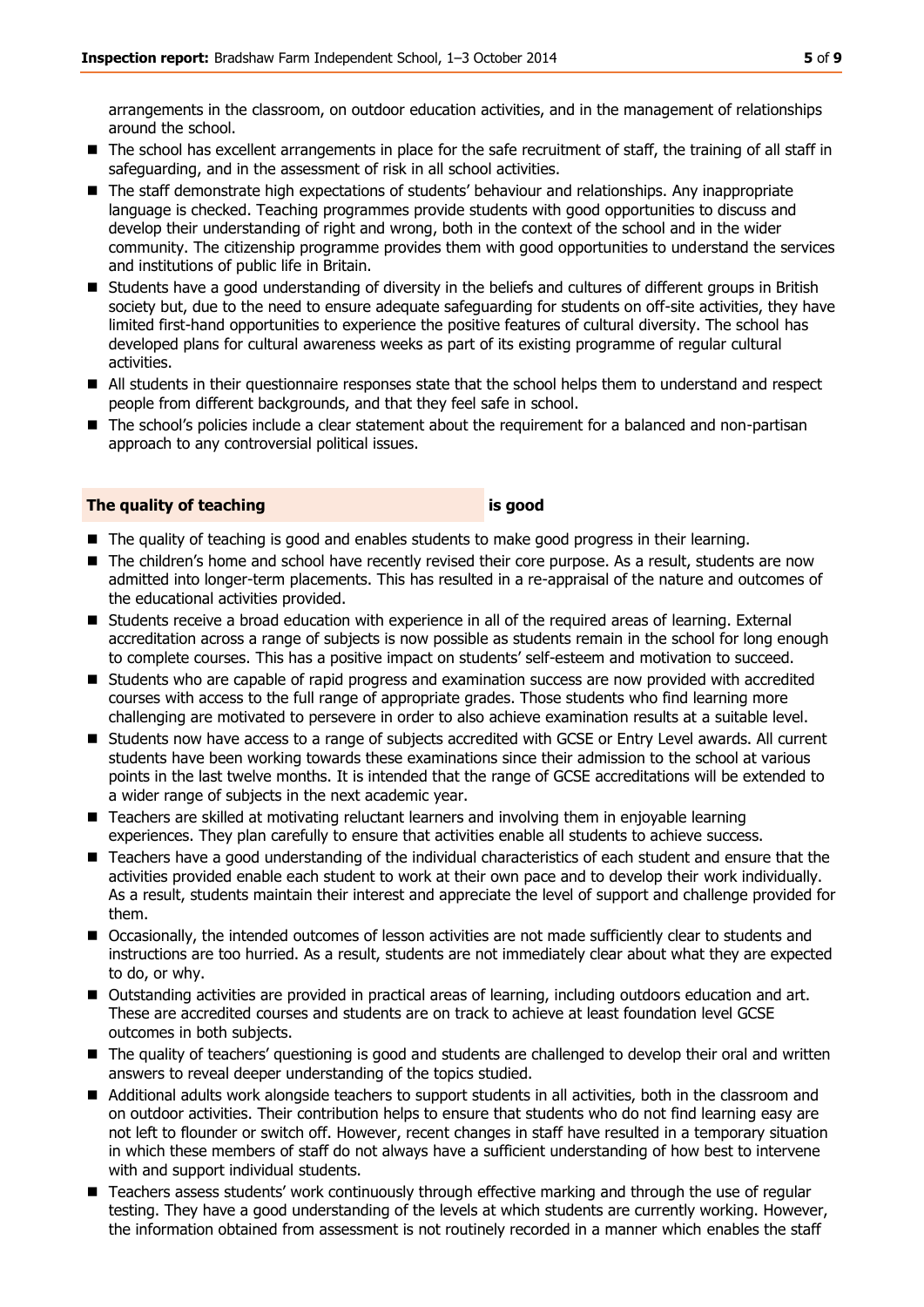to continuously check the rate and extent of students' progress over time.

#### **The achievement of pupils is good**

- The achievement of students is good. Students enter the school with attainment which is mostly well below the national average, as a result of disruptions in their previous educational experiences.
- All of the current students are in Years 10 and 11. As a result of good teaching and individual attention, they quickly begin to make good progress with their learning in a range of subjects, including English and mathematics.
- Work in their books demonstrates that they develop increasing accuracy in punctuation, grammar and numeracy. They demonstrate the ability to apply their skills across a range of subjects.
- **Students rapidly develop the ability to research and select appropriate resources using appropriately** controlled access to the internet. Similarly, their work shows success with the use of presentation and editing software.
- A major re-structuring of the subjects and learning experiences provided is proving successful. The opportunity to enter for GCSE examinations has only recently been introduced in response to students' longer-term placements at the school.
- The school's first success at foundation level GCSE art was achieved in summer 2014. All students are now making appropriate progress towards GCSE and Entry level qualifications in a range of subjects including English, mathematics, science and information and communication technology (ICT).
- The breadth of subjects studied also enables students to make good progress towards examination success in art and design, citizenship, physical education/outdoor education, and an ASDAN (Award Scheme Development and Accreditation Network) bronze award.
- Where students demonstrate improved emotional stability and behaviour, they are provided with the opportunity to attend the company's larger local secondary school. This is a recent development which is proving successful to date.
- Students who initially experience considerable barriers to successful integration into further education or employment are achieving the variety of success which is preparing them well for future opportunities.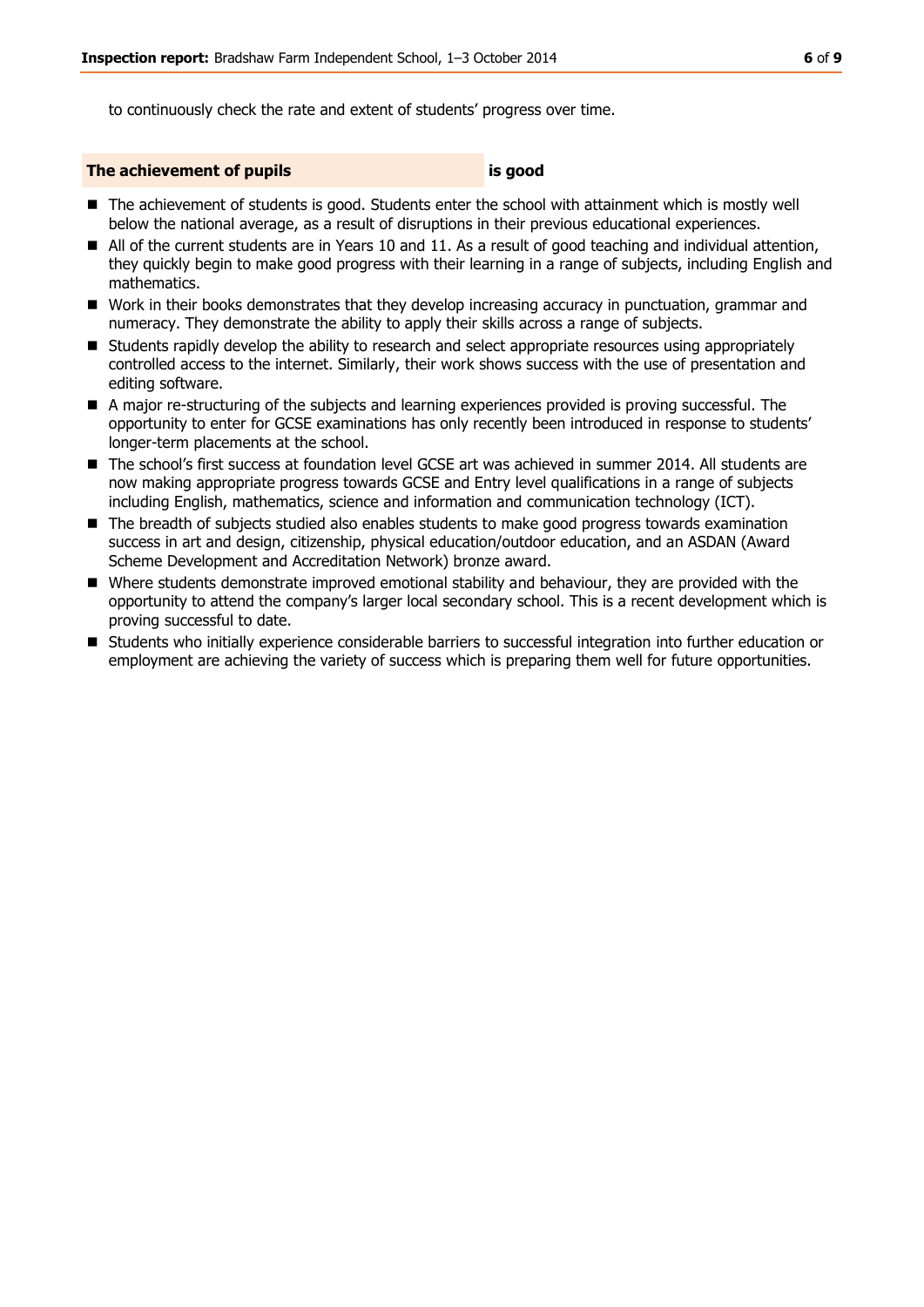# **What inspection judgements mean**

| <b>School</b> |                      |
|---------------|----------------------|
| <b>Grade</b>  | <b>Judgement</b>     |
| Grade 1       | Outstanding          |
| Grade 2       | Good                 |
| Grade 3       | Requires improvement |
| Grade 4       | Inadequate           |

Detailed grade characteristics can be viewed in the Non-association independent school inspection handbook which is published on the Ofsted website: [www.ofsted.gov.uk/resources/140053.](http://www.ofsted.gov.uk/resources/140053)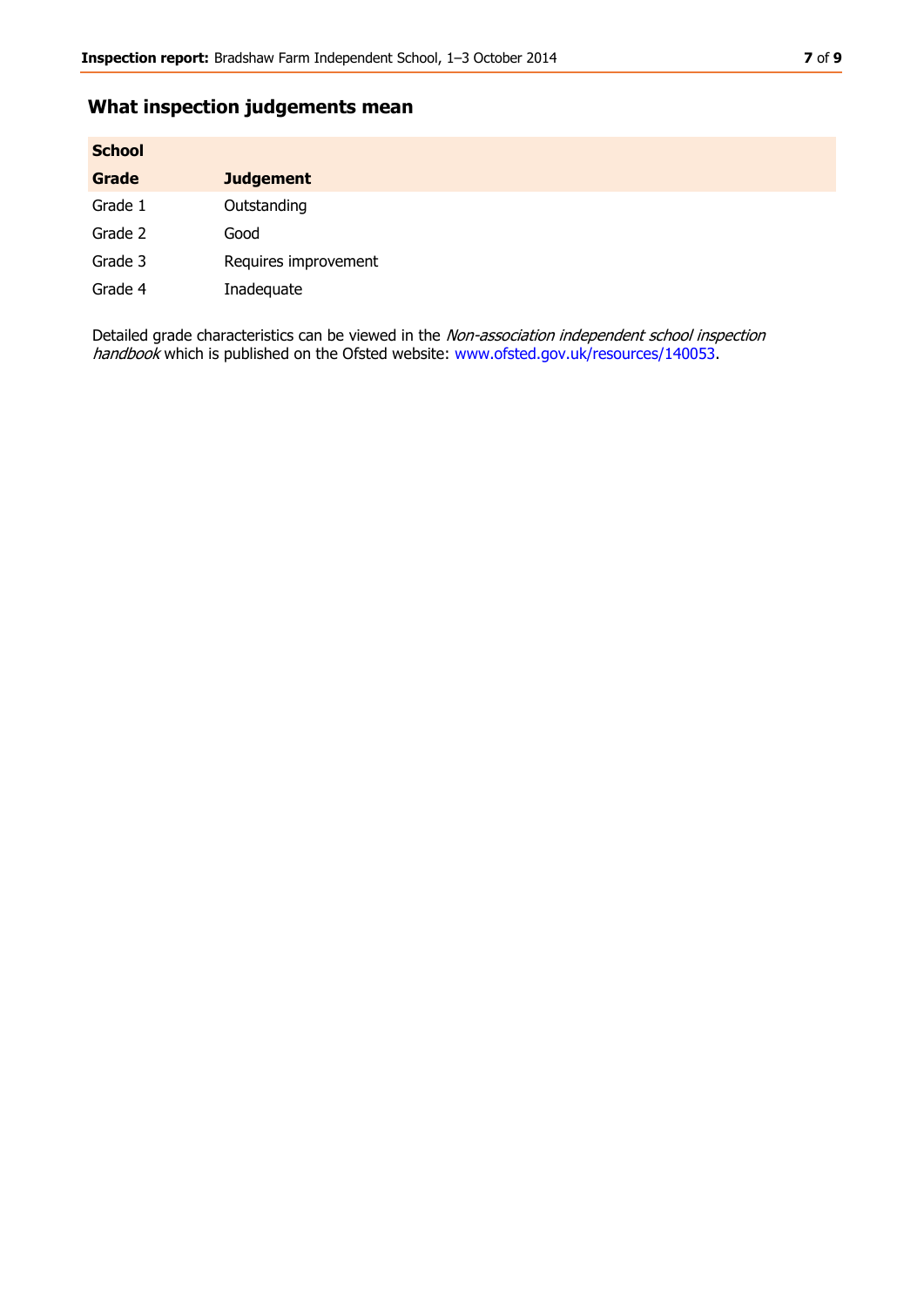## **School details**

| Unique reference number             | 136167   |
|-------------------------------------|----------|
| Social care unique reference number | SC044745 |
| <b>Inspection number</b>            | 446278   |
| <b>DfE</b> registration number      | 830/6037 |

This inspection was carried out under section 162A of the Education Act 2002, as inserted by schedule 8 of the Education Act 2005, the purpose of which is to advise the Secretary of State for Education about the school's suitability for continued registration as an independent school.

| <b>Type of school</b>               | Special school for students with behavioural, emotional<br>and social difficulties |
|-------------------------------------|------------------------------------------------------------------------------------|
| <b>School status</b>                | Independent school                                                                 |
| <b>Age range of pupils</b>          | $11-16$ years                                                                      |
| <b>Gender of pupils</b>             | Girls                                                                              |
| Number of pupils on the school roll | 6                                                                                  |
| <b>Number of part time pupils</b>   | 0                                                                                  |
| <b>Proprietor</b>                   | Dr Sean Fitzpatrick                                                                |
| <b>Chair</b>                        | Dr Sean Fitzpatrick                                                                |
| <b>Headteacher</b>                  | Rakha Begum-Thomas                                                                 |
| Date of previous school inspection  | 28-29 June 2011                                                                    |
| <b>Annual fees</b>                  | £171,600                                                                           |
| <b>Email address</b>                | rakha@roachesschool.net                                                            |